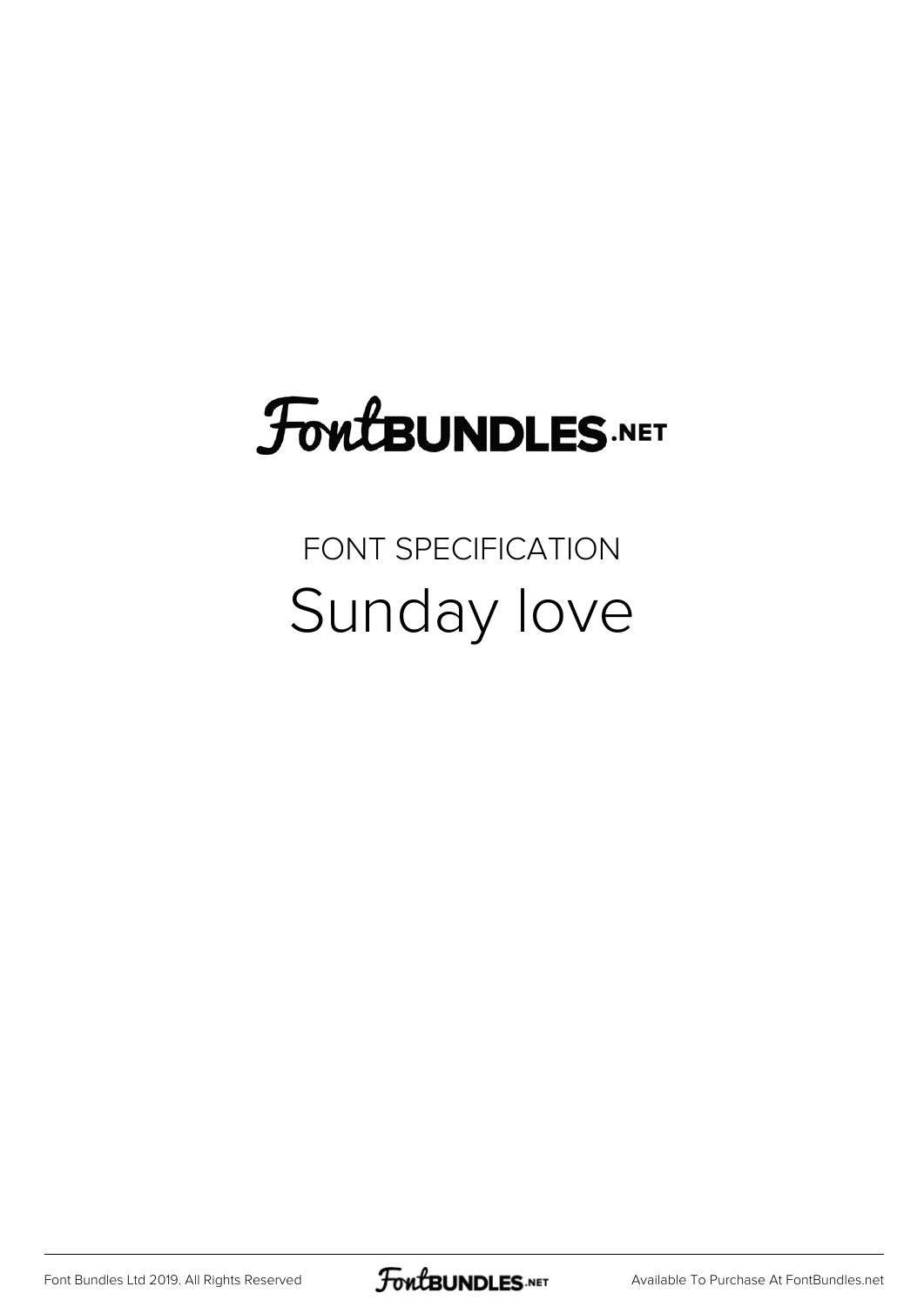#### Sunday love - Regular

**Uppercase Characters** 

ABCDEFJHIJKLMNO

Lowercase Characters

 $a\beta c\alpha \ell e\ell g\ell \omega j\ell \omega m\omega \rho q\gamma s\tau \omega v$  $W\mathcal{N}Y3$ 

**Numbers** 

#### 0123456789

**Punctuation and Symbols**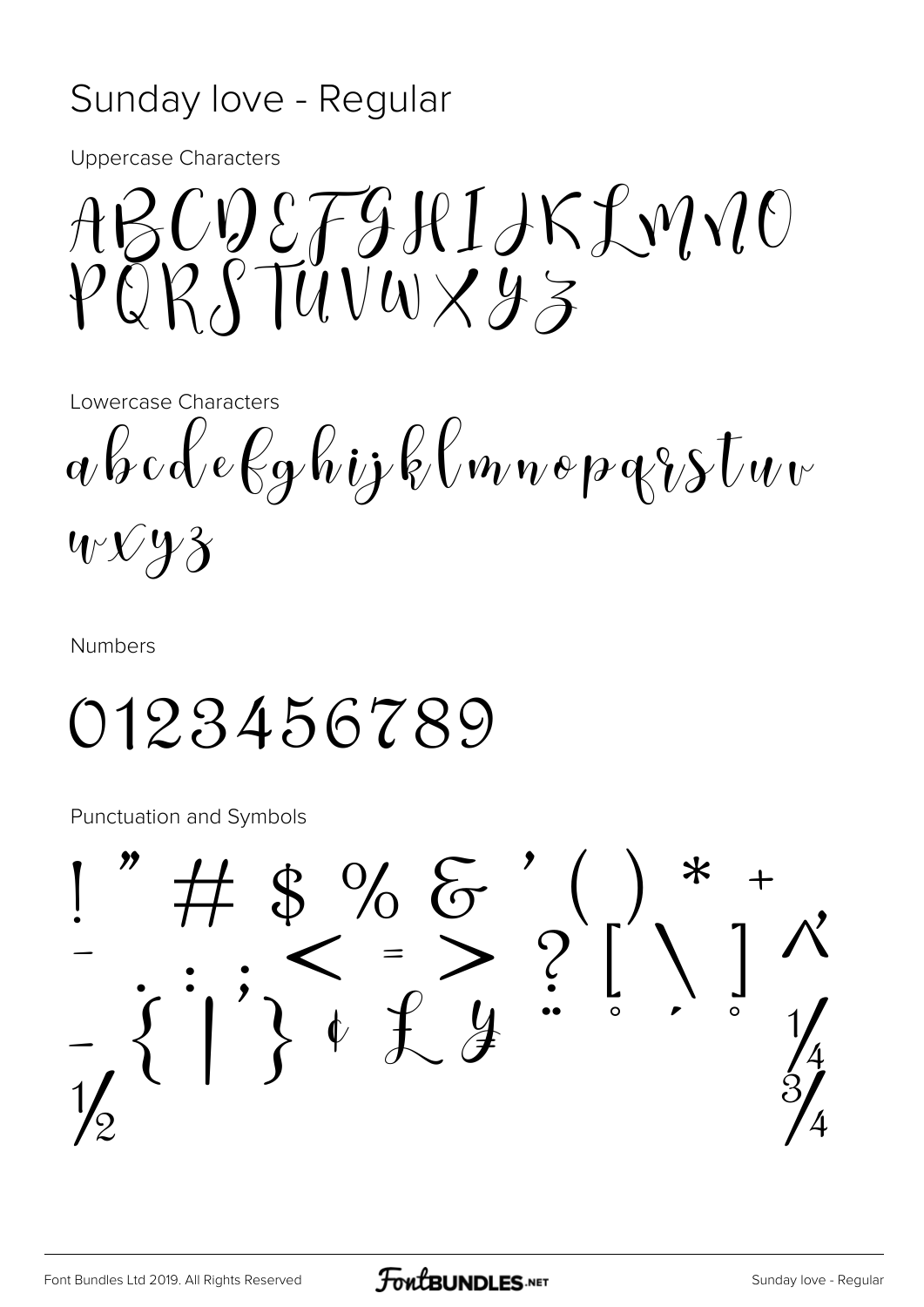All Other Glyphs

# À Á Â Ã Ä Å Æ È É  $\hat{E}$   $\ddot{E}$   $\dot{I}$   $\ddot{I}$   $\ddot{H}$   $\ddot{Q}$   $\ddot{Q}$ Ó Ô Õ Ö Ø Ù Ú Û Ü  $\begin{array}{ccccc} \dot {\mathcal{Y}} & \dot {\alpha} & \dot {\alpha} & \dot {\alpha} & \ddot {\alpha} & \ddot {\alpha} & \dot {\alpha} & \dot {\alpha} & \dot {\alpha} \end{array}$  $\begin{array}{ccccc} \acute{e} & \acute{e} & \acute{e} & \acute{e} & \acute{e} & \acute{e} & \acute{e} & \acute{e} & \end{array}$  $\delta$   $\delta$   $\tilde{v}$   $\neq$   $\dot{u}$   $\dot{u}$   $\hat{u}$   $\ddot{u}$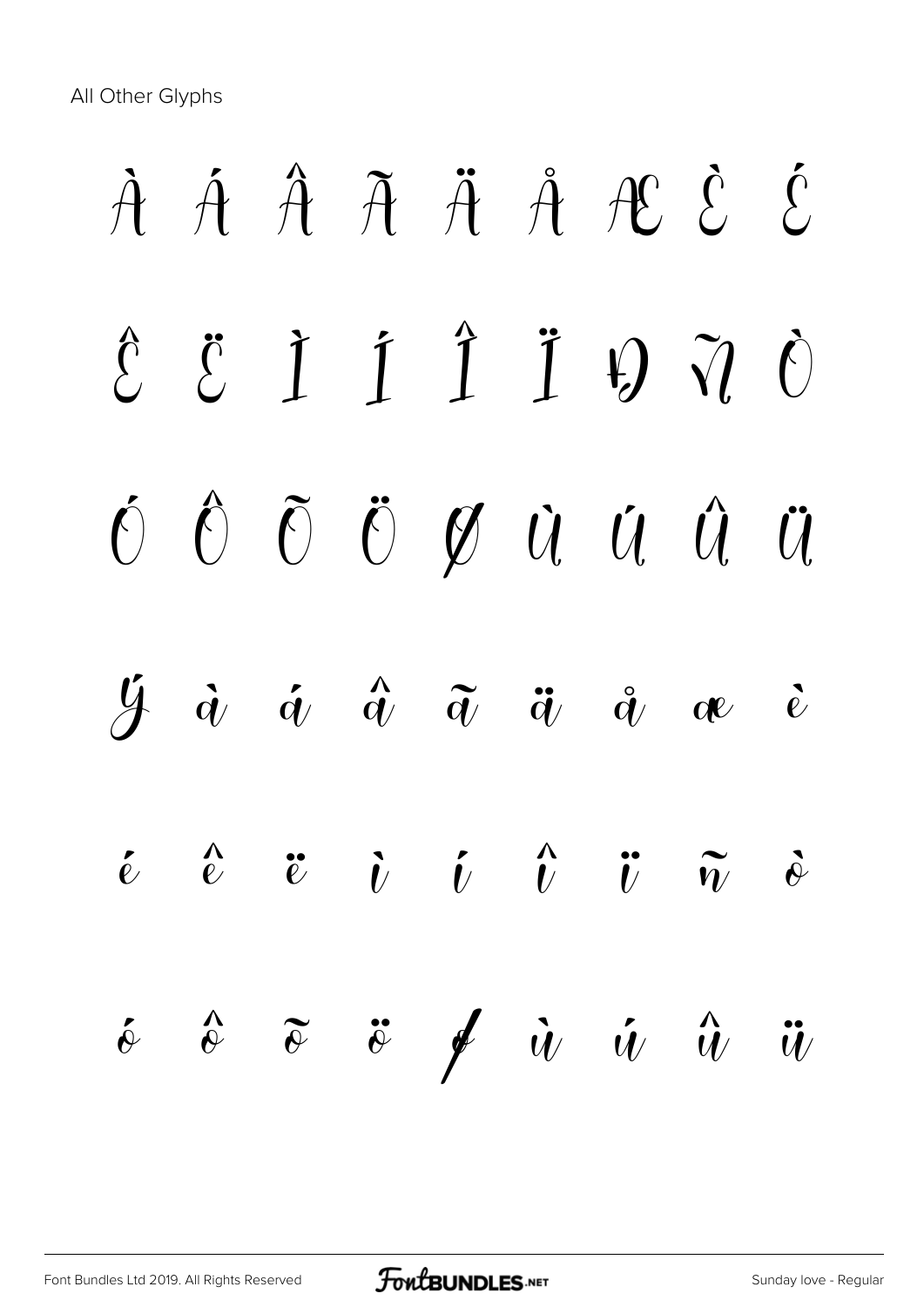$\dot{y}$   $\ddot{y}$   $C$   $\alpha$   $\ddot{y}$   $\alpha$   $\alpha$   $\dagger$   $\epsilon$ & b S J W W th s as  $\alpha$   $\hat{a}$   $\alpha$   $\alpha$   $\hat{a}$   $\hat{b}$   $\hat{b}$   $\hat{c}$   $\hat{d}$  $\begin{array}{ccccccccc}\nG & G & G & G & G & G & G & G\n\end{array}$  $\begin{array}{ccccccccc}\n\mathcal{L} & \mathcal{L} & \mathcal{L} & \mathcal{L} & \mathcal{L} & \mathcal{L} & \mathcal{L} & \mathcal{L} & \mathcal{L} & \mathcal{L} & \mathcal{L} & \mathcal{L} & \mathcal{L} & \mathcal{L} & \mathcal{L} & \mathcal{L} & \mathcal{L} & \mathcal{L} & \mathcal{L} & \mathcal{L} & \mathcal{L} & \mathcal{L} & \mathcal{L} & \mathcal{L} & \mathcal{L} & \mathcal{L} & \mathcal{L} & \mathcal{L} & \mathcal{L} & \mathcal{L} &$  $f$   $f$   $f$   $g$   $g$   $g$  $\begin{array}{ccccccccc}\n\mathcal{C} & \mathcal{C} & \mathcal{C} & \mathcal{C} & \mathcal{C} & \mathcal{C} & \mathcal{C} & \mathcal{C}\n\end{array}$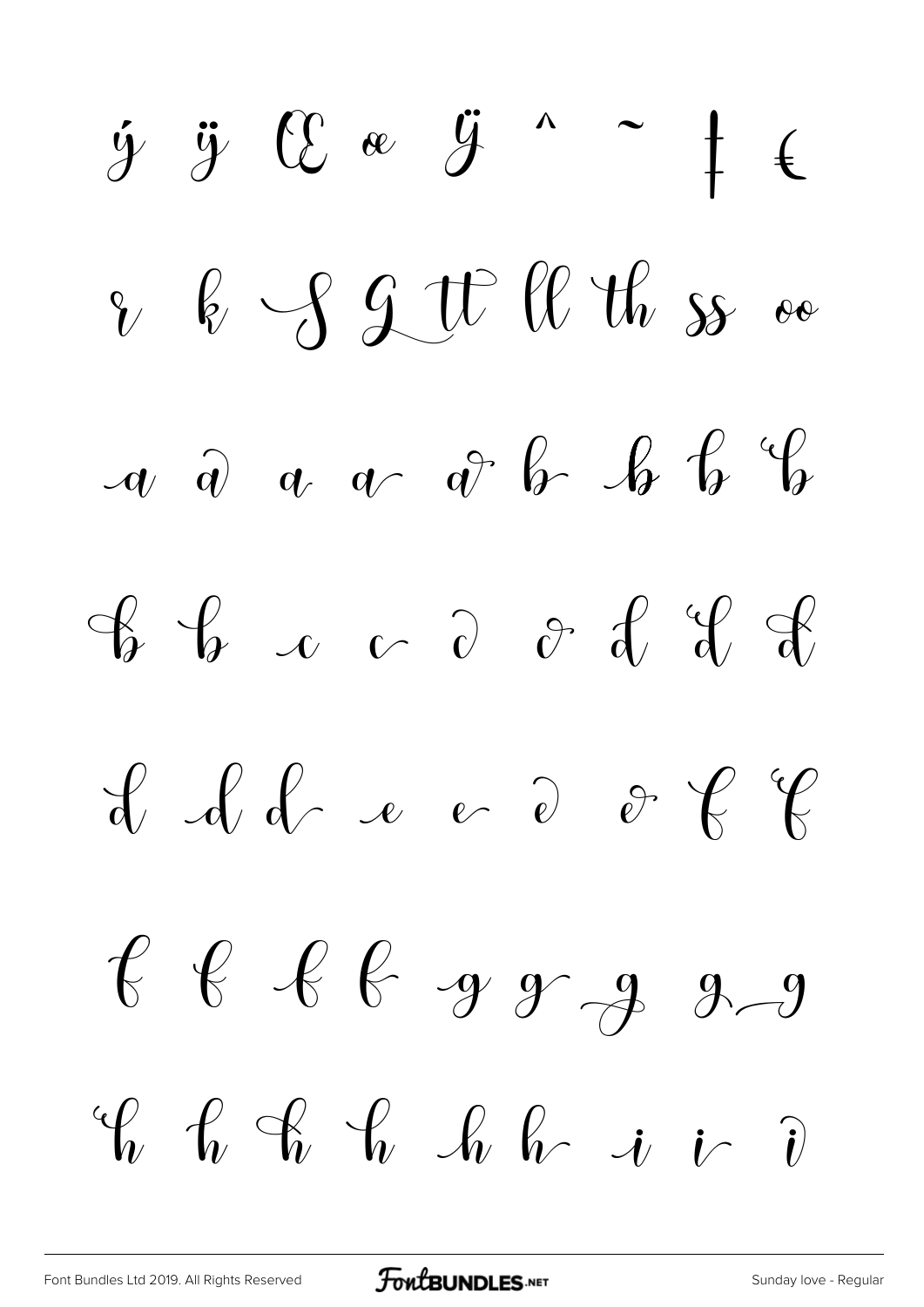$\hat{v}$  j j j j  $\hat{f}$  y  $\begin{array}{ccccccccc} \mathcal{C} & \mathcal{C} & \mathcal{C} & \mathcal{C} & \mathcal{C} & \mathcal{C} & \mathcal{C} & \mathcal{C} & \mathcal{C} & \mathcal{C} & \mathcal{C} & \mathcal{C} & \mathcal{C} & \mathcal{C} & \mathcal{C} & \mathcal{C} & \mathcal{C} & \mathcal{C} & \mathcal{C} & \mathcal{C} & \mathcal{C} & \mathcal{C} & \mathcal{C} & \mathcal{C} & \mathcal{C} & \mathcal{C} & \mathcal{C} & \mathcal{C} & \mathcal{C} & \mathcal{C} & \$  $\int$   $m \hat{w}$   $m \hat{v}$   $m \hat{v}$   $m \hat{v}$  $\int_{\mathbb{R}} \rho \circ \int_{\mathbb{R}} \rho \circ \int_{\mathbb{R}} \rho \circ \int_{\mathbb{R}} \rho \circ \int_{\mathbb{R}} \rho$  $p^2$  of of of  $p^2$  $\hat{v}$   $\hat{v}$  s  $\hat{v}$   $\hat{y}$   $\hat{v}$  $\mathcal{W}$   $\hat{w}$   $\hat{w}$   $\hat{w}$   $\hat{v}$   $\hat{v}$   $\hat{v}$   $\hat{w}$